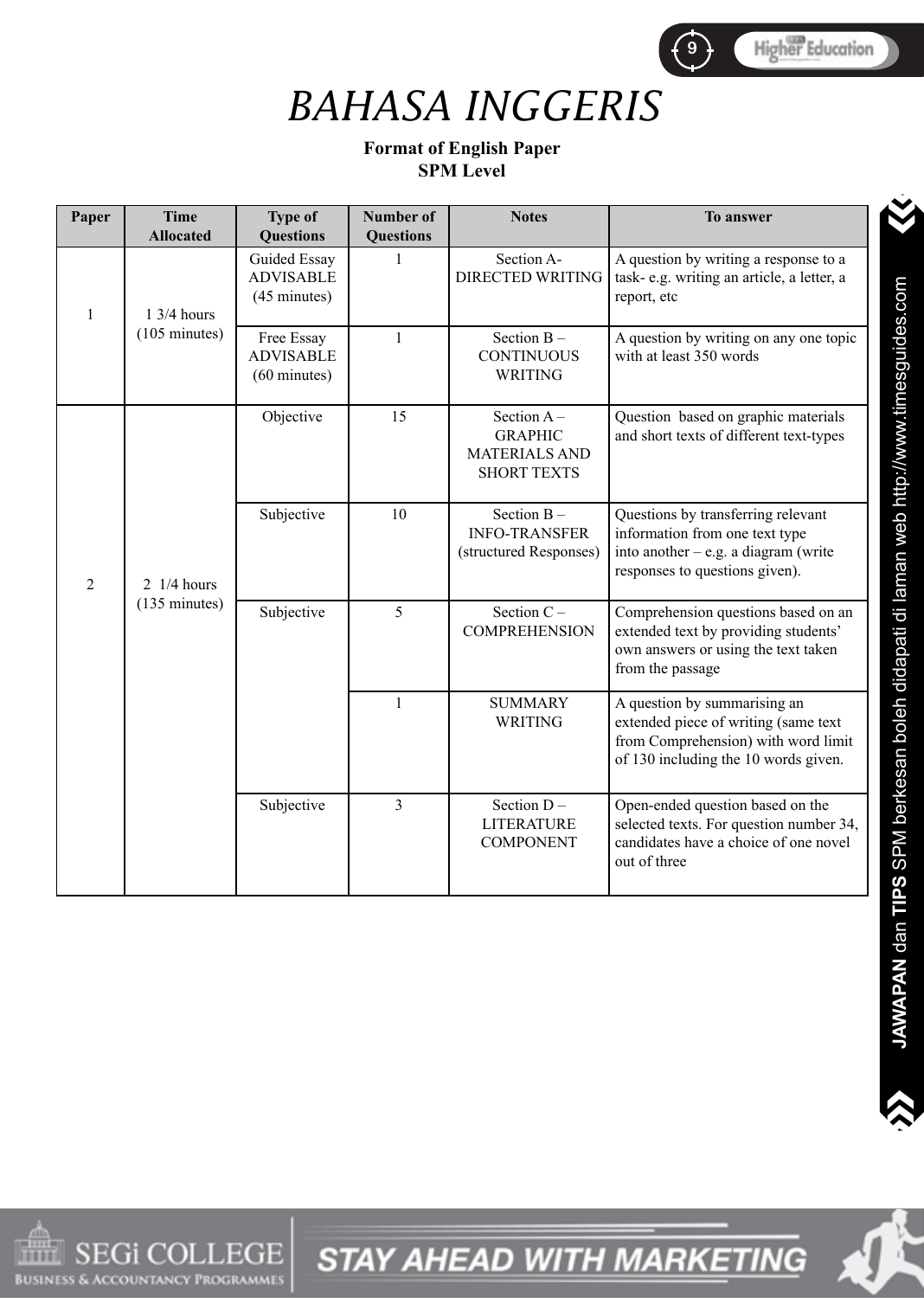#### **Analysis of English Paper SPM Level**

| <b>PAPER 1</b>                         | 2004                                                                                                               | 2005                                                                                                               | 2006                                                                                                               |
|----------------------------------------|--------------------------------------------------------------------------------------------------------------------|--------------------------------------------------------------------------------------------------------------------|--------------------------------------------------------------------------------------------------------------------|
| <b>Section A</b><br>Directed Writing   | <b>Question 1</b><br>Write a report.                                                                               | <b>Question 1</b><br>Write a letter                                                                                | <b>Question 1</b><br>Write a letter                                                                                |
| <b>Section B</b><br>Continuous Writing | <b>Question 2</b><br>• Description<br>• Narrative<br>• Expository / Descriptive<br>• Argumentative<br>• Expository | <b>Question 2</b><br>• Description<br>• Narrative<br>• Expository / Descriptive<br>• Argumentative<br>• Expository | <b>Question 2</b><br>• Description<br>• Narrative<br>• Expository / Descriptive<br>• Argumentative<br>• Expository |

| <b>PAPER 2</b>                                | 2004                                                                                                                                                                                                                                                                                                                                                                                               | 2005                                                                                                                                                                                                                                                                                                                                                                                                                                                                             | 2006                                                                                                                                                                                                                                                                                                                                                                                                                                                                   |
|-----------------------------------------------|----------------------------------------------------------------------------------------------------------------------------------------------------------------------------------------------------------------------------------------------------------------------------------------------------------------------------------------------------------------------------------------------------|----------------------------------------------------------------------------------------------------------------------------------------------------------------------------------------------------------------------------------------------------------------------------------------------------------------------------------------------------------------------------------------------------------------------------------------------------------------------------------|------------------------------------------------------------------------------------------------------------------------------------------------------------------------------------------------------------------------------------------------------------------------------------------------------------------------------------------------------------------------------------------------------------------------------------------------------------------------|
| <b>Section A</b><br>Multiple-choice Questions | Questions $1-8$<br>Graphics and Short Texts<br>• Read a newspaper report and<br>answer a question<br>· Read a sign and answer a<br>question<br>• Read an advertisement and<br>answer a question<br>• Read an advertisement<br>and answer a question<br>• Study some pie charts and<br>answer a question<br>• Read a message and answer<br>a question<br>• Study a picture and answer a<br>question | Questions $1-8$<br>Graphics and Short Texts<br>• Read a brochure<br>and<br>answer a question<br>• Read an extract on a<br>procedure and answer a<br>question<br>• Read a simple notice and<br>answer a question<br>• Read a scientific extract and<br>answer a question<br>• Study a graph and answer a<br>question<br>• Read a newspaper report and<br>answer a question<br>• Read an article and answer a<br>question<br>• Read a letter to an editor and<br>answer a question | Questions $1 - 8$<br>Graphics and Short Texts<br>• Read an extract and answer<br>a question<br>• Read a conversation and<br>infer the answer<br>• Read a newspaper and<br>answer a question<br>• Read an extract<br>and answer a question<br>• Read an extract of a letter<br>and answer a question<br>• Read an advertisement and<br>answer a question<br>• Read a synopsis and answer<br>a question<br>• Read an article for a<br>newspaper and answer a<br>question |
|                                               | Questions $9 - 15$<br><b>Rational Cloze</b><br>(A narrative / story and<br>complete a text)                                                                                                                                                                                                                                                                                                        | Questions $9 - 15$<br><b>Rational Cloze</b><br>(A personal account)                                                                                                                                                                                                                                                                                                                                                                                                              | Questions $9 - 15$<br><b>Rational Cloze</b><br>(A narrative / story and<br>complete a text)                                                                                                                                                                                                                                                                                                                                                                            |

>>

>

 $\sum_{i=1}^n$ 

 $\blacktriangle$ 



**STAY AHEAD WITH BUSINESS** 



**10 f**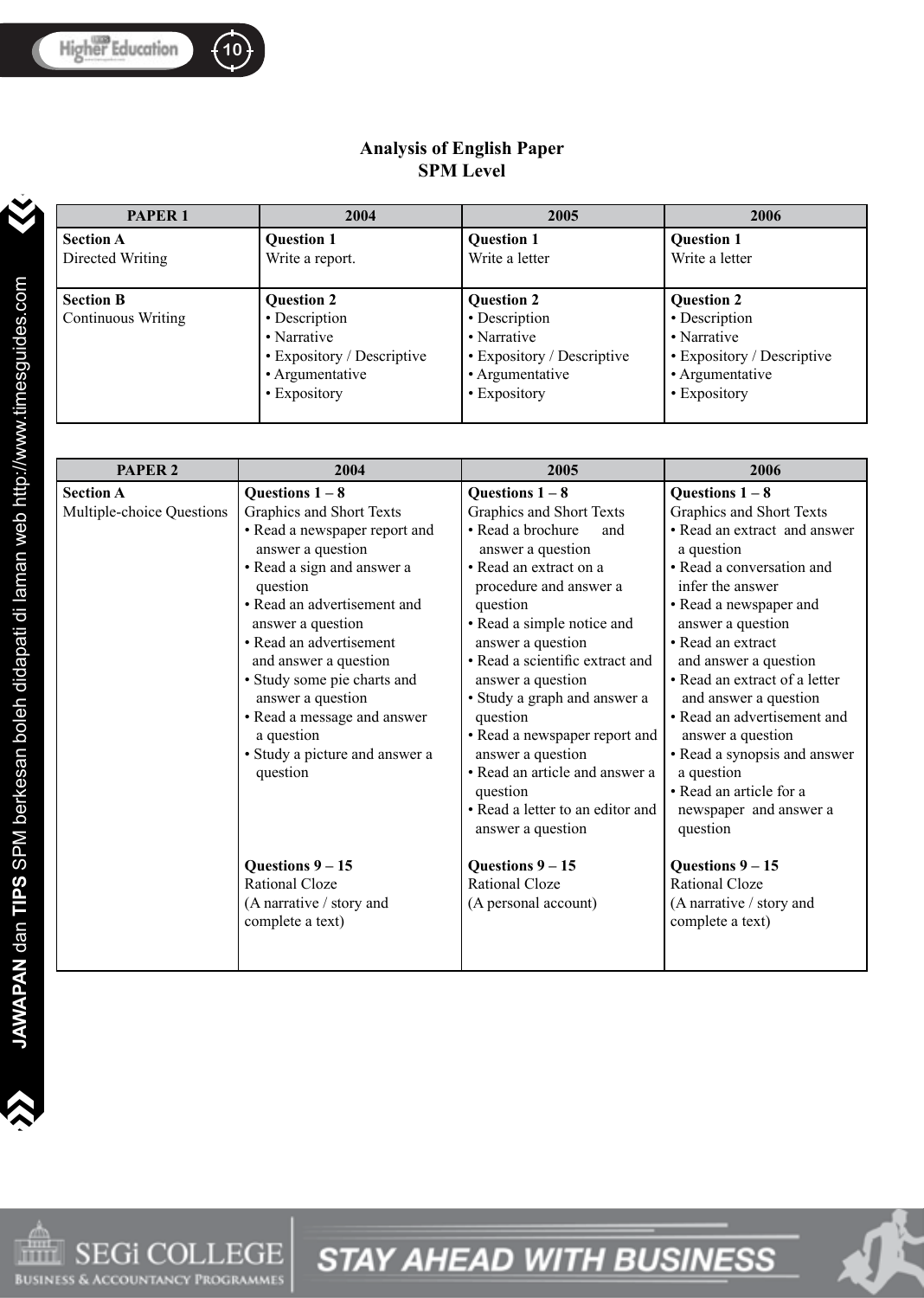

# *BAHASA BAHASA* CONTOH KERTAS SOALAN CONTOH KERTAS SOALAN CONTOH KERTAS SOALAN *INGGERIS INGGERIS*

#### **KERTAS 1 SATU JAM**

#### **SECTION A**

1. Read the news report below and answer the question that follows.

The occupants of a house in Medan Taman Tun Dr Ismail got a shock when a monitor lizard went inside their house on Thursday afternoon. One of the occupants chased the 1.2 metre-long creature ito a room and trapped it inside. The police responded to the occupants' call and caught the reptile.

Which of the following would be an appropriate headline for the news report?

- B. Trapped and caught
- A. Alien visitor C. Quick action saves lives<br>B. Trapped and caught D. Unexpected visitor
- 

2. Read the information below and answer the question that follows

Careers & Training Fair Mid Valley Exhibition centre Over 5000 jobs for fresh graduates and experienced professional in all fields in local and multinational companies.

This advertisement is targeted at those

- A. looking for jobs and those wanting to change jobs
- B. looking for jobs
- C. interested in working for foreign companies
- D. who needs new careers
- 3. Read the notice below and answer the question that follows.

Use the staircase in case of fire

Where would this notice be found?

- A. In a house C. In a lift
- B. In an apartment building D. In a shopping mall
- 
- 4. Read the information below and answer the question that follows.



The sign allows only the following vehicles to make a U-turn here.

- A. Lorries and trucks C. Cars and buses<br>
B. Bulldozers and cars<br>
D. Cars and motor
	- D. Cars and motorbikes
	-
- **STAY AHEAD WITH FINANCE**



 $\sum_{i=1}^n$ 

 $\blacktriangle$ 

 $\dot{\mathbf{v}}$ 

>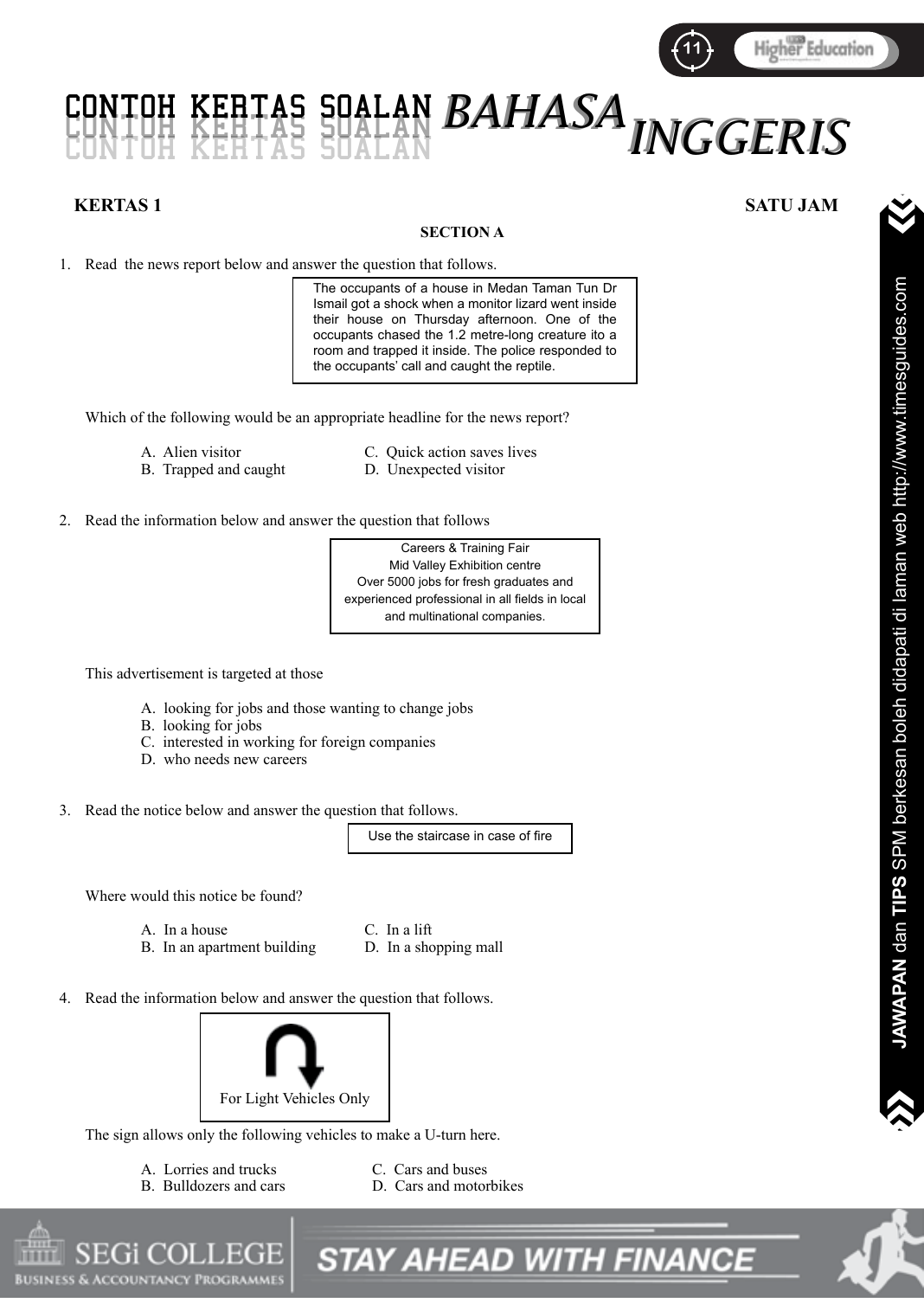5. Read the information below and answer the question that follows.

Kuala Lumpur, Tue:- One man was slightly hurt, when a gas tank exploded in a house in Yap Kwan Seng Road yesterday. The man was walking past the house when he heard a loud noise. Within minutes, the house exploded and the walls shattered. A fire broke out and smoke filled the entire road. The man who was flung a few feet away however recovered and called the fire department. Firemen put out the fire after 30 minutes. The fire department is investigating the cause of the explosion. About ten gas tanks were found in the kitchen of the empty house.

**12 13 13 133 133 133 133 133 133 133 133 133 133 133 133 133 133 133 133 133 133 133 133 133 133 133 133 133 133 133 133 133 133 133 133 133 133 13** 

Which statement would be an appropriate headline for the report?

- A. Gas explosion along road
- B. Road blocked by smoke
- C. Gas tanks found in empty house
- D. Gas explosion in empty house
- Read the notice below and answer the question that follows. 6.



Who would most probably find it necessary to ring the bell?

- A. A person passing by
- B. A person who wants service
- C. A person serving behind the counter
- D. A person who has lost something
- Read the information below and answer the question that follows. 7.

#### **Picnic outing turns tragic**

Bachok, Sun:- A mechanic drowned in his attempt to save his children who encountered difficulties amid the strong waves at the Irama Beach here, today. Hasan Zain, 43, managed to rescue one of the children – eight-year-old Nurul Hassan. However, his son, Mohd Nor, 10, drowned. When he tried to rescue his other daughter, the strong waves dragged him underwater. A local resident said that there were frequent drowning cases at the beach as swimmers did not know the depth of the waters there.

Irama Beach has seen many cases of drowning because

- A. people like swimming here
- B. the waves are too strong
- C. many picnickers like to have outing here
- D. the swimmers did not know how to swim

Study the table below and answer the question that follows

| Road Accidents in Klang Valley (2000 - 2005) |      |      |      |             |      |      |
|----------------------------------------------|------|------|------|-------------|------|------|
| <b>TYPE</b>                                  |      |      |      | <b>YEAR</b> |      |      |
|                                              | 2000 | 2001 | 2002 | 2003        | 2004 | 2005 |
| <b>Motorists</b>                             | 22   | 30   | 35   | 38          | 40   | 35   |
| Cyclists                                     | 40   | 31   | 25   | 20          | 10   | 3    |
| <b>Buses</b>                                 | 10   | 14   | 17   | 25          | 30   | 37   |
| Motorcyclists                                | 37   | 45   | 63   | 70          | 85   | 99   |

Based on the table, which statement best describe the trend of road accidents in the Klang Valley?

- A. There are fewer cyclists on the road between 2000 and 2005.
- B. All categories of accidents show a sharp increase from 2000 to 2005.
- C. Accidents involving motorists show a sharp increase between 2000 and 2005
- D. Within five years the number of motorcyclists involved in accidents more than doubled.

8.

>>

>



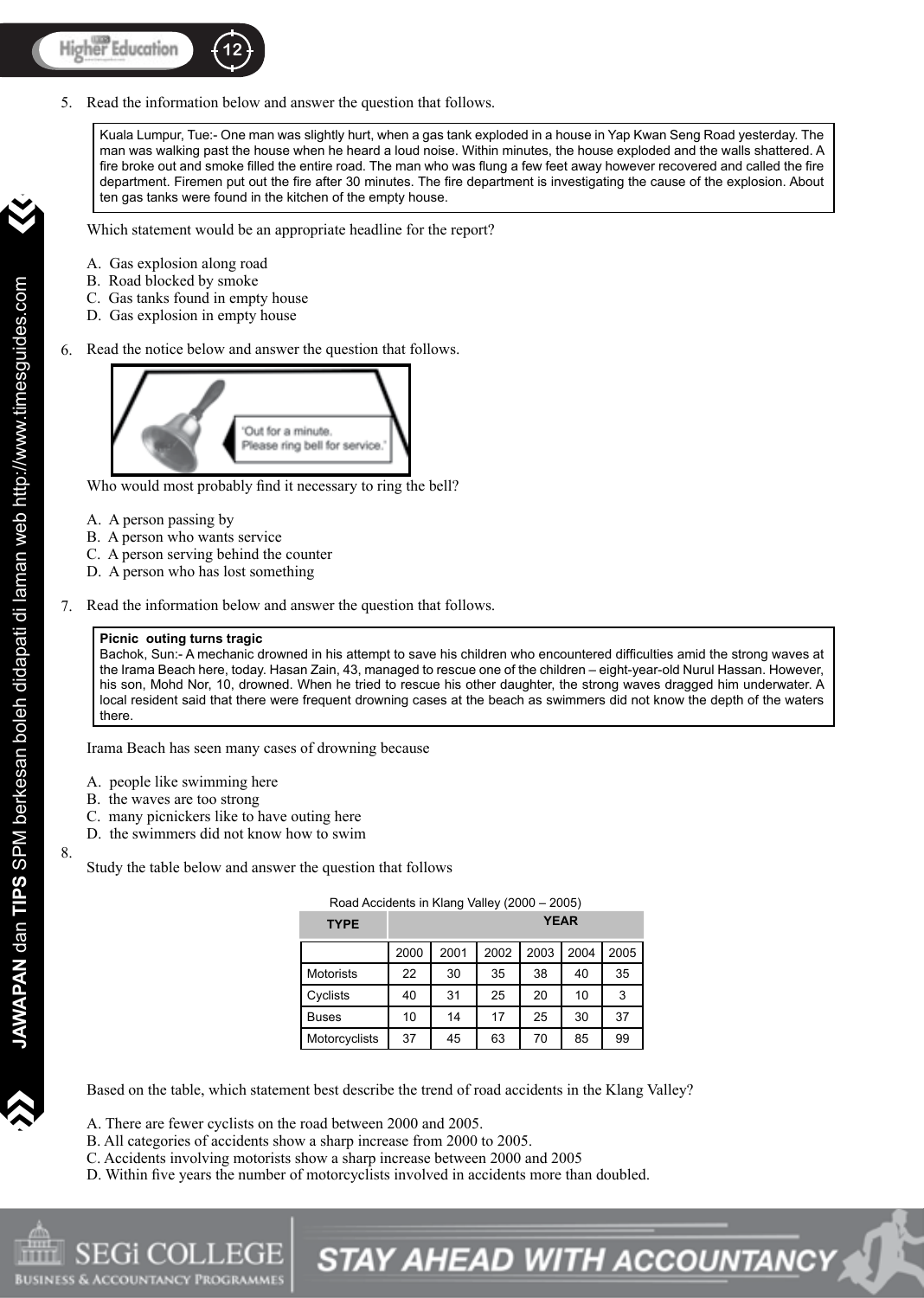

#### **Questions 9 -15**

*Read the following passage and choose the best answer. Then, circle A, B, C or D on the answer sheet*.

Splashing April is the month of water. First, there is the Water festival, with water-based activities held [9] the country. Then, on April 14, the [10] states that share a common border with Thailand, will host the Songkran Festival [Siamese New Year]. This will be celebrated by [11] of Malaysian Siamese community in Perlis, Kedah, Kelantan, Perak and Penang. Like the Thais, they will greet the New Year by [12] each other with water. Today, even Malaysians are joining in the fun as Songkran has become a tourism event. Songkran is a Sanskrit word meaning "to enter". It marks the end of the 12-month cycle and the beginning of a new year. It also signifies he cleaning of all ills, misfortunes and evil, so[13] one can start the New Year with all that is good and pure. This ancient festival begins on a [14] hote, with devotees pouring rose scented blessed water over statutes of Buddha. Next is a bath for the elderly. The water that collects at their feet is used by the younger generation to [15] "wash" their faces as a mark of respect and affection as well as to cleanse themselves of any wrong deeds, thoughts or words. In the streets, it is fair game as everyone gets drenched in water, but it is all in good watery fun.

[Sourced from New Straits Times Tuesday April 4 2006]

#### A. through 9.

- B. throughout
- C. thorough
- D. thoroughly

#### A. north 10.

- B. northern
- C. northernly
- D. northernmost
- A. thousand 11.
	- B. thousands
	- C thousandth
	- D. thousands'
- A. splash 12.
	- B. splashes
	- C. splashed
	- D. splashing
- A. which 13.
	- B. what
	- C. that
	- D. when
- 14. A. religion
	- B. religious
	- C. religiously
	- D. religions
- A. symbol 15.
	- B. symbolic
	- C. symbols
	- D. symbolically



 $\dot{\mathbf{v}}$ 

>

 $\sum_{i=1}^n$ 

 $\blacktriangle$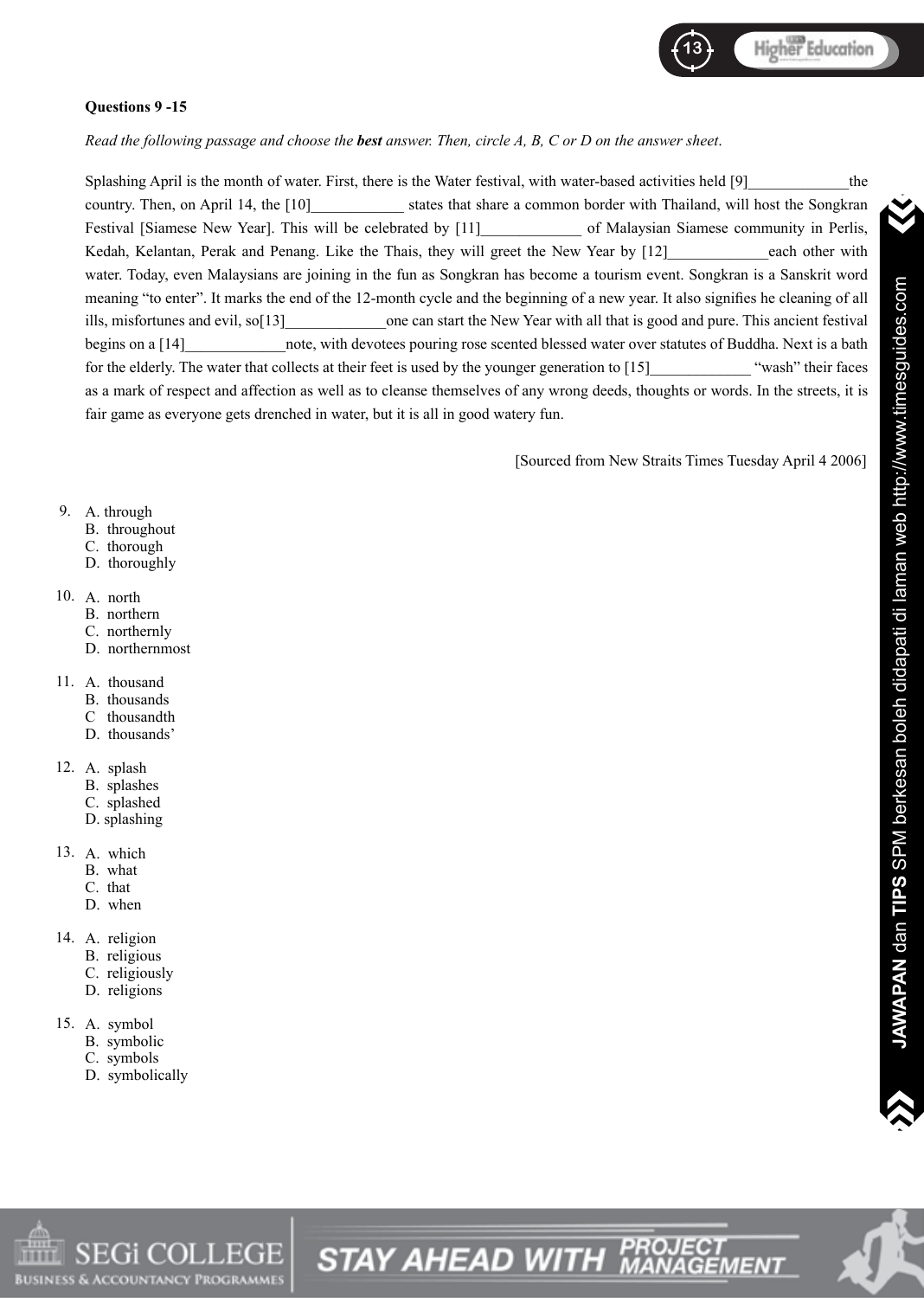>>

>



### **SECTION B**

[10 marks]

#### **Questions 16 – 20**

*Read the following information on the different events and answer the question that follow.*

| Kuantan                                                                                                                                                                                                                                            | <b>Pulau Pangkor</b>                                                                                                                                                                                                                                                                                                                                                                                             |  |  |
|----------------------------------------------------------------------------------------------------------------------------------------------------------------------------------------------------------------------------------------------------|------------------------------------------------------------------------------------------------------------------------------------------------------------------------------------------------------------------------------------------------------------------------------------------------------------------------------------------------------------------------------------------------------------------|--|--|
| The skies in Kuantan will be filled with lots of colourful                                                                                                                                                                                         | More than 90 international theatre groups will present a                                                                                                                                                                                                                                                                                                                                                         |  |  |
| hot air balloons as the Kuantan Balloon Fiesta takes off.                                                                                                                                                                                          | staggering 450 shows at the Children's Theatre Festival                                                                                                                                                                                                                                                                                                                                                          |  |  |
| With worldwide participation, spectators can anticipate a                                                                                                                                                                                          | in Pulau Pangkor. The island will be filled with drama,                                                                                                                                                                                                                                                                                                                                                          |  |  |
| creative mix in the skies.                                                                                                                                                                                                                         | music, dance and storytelling for all to revel in.                                                                                                                                                                                                                                                                                                                                                               |  |  |
| <b>Cameron Highlands</b><br>celebrate Flower Parade with beautifully<br>Camerons<br>designed flowers of Camerons. The parade will also have<br>marching bands, vintage bicycles and colourful characters<br>milling about to entertain spectators. | Kuala Lumpur<br>For the first time ever, over 100 horse riders with their<br>steed from around the world will battle for the world<br>title of International Federation of Equestrian World<br>Cup Jumping Final 2006. The event will be held at Putra<br>Stadium, Bukit Jalil, Kuala Lumpur and will feature show<br>jumping competitions, concerts by local and foreign<br>artistes and lots of fun and games. |  |  |
| <b>Kuala Lumpur Grand Prix Fest</b>                                                                                                                                                                                                                | Melaka                                                                                                                                                                                                                                                                                                                                                                                                           |  |  |
| The KL Grand Prix Fest brings the thrills and heat of                                                                                                                                                                                              | The dance of passion brings heat to the Portuguese                                                                                                                                                                                                                                                                                                                                                               |  |  |
| the Formula One Grand Prix beyond the tracks and the                                                                                                                                                                                               | community in the Portuguese                                                                                                                                                                                                                                                                                                                                                                                      |  |  |
| chequered flag. Activities at specific stops within the city                                                                                                                                                                                       | Settlement in Melaka with the Flamenco Festival as ardour,                                                                                                                                                                                                                                                                                                                                                       |  |  |
| include a street bash, a F1 pit parties, auto festival, concert                                                                                                                                                                                    | rhythm and vibrancy fill the town. Capture the intensity                                                                                                                                                                                                                                                                                                                                                         |  |  |
| and a special KLGP City Sale. Fantastic discounts for F1                                                                                                                                                                                           | and breathtaking choreography performed by renowned                                                                                                                                                                                                                                                                                                                                                              |  |  |
| paraphernalia for F1 enthusiasts.                                                                                                                                                                                                                  | flamenco dancers.                                                                                                                                                                                                                                                                                                                                                                                                |  |  |

*Using the information on the different events, name the event for the description below. Write the titles in the boxes.*

|     | <b>DESCRIPTION</b>                                                                     | <b>EVENT</b> |
|-----|----------------------------------------------------------------------------------------|--------------|
| 16. | Hot air balloons decorating the skies of Kuantan.                                      |              |
| 17. | Shows and concerts by international theater groups especially for<br>children.         |              |
| 18. | Enjoy the thrills and spills of Formula One Grand Prix without<br>going to the tracks. |              |
| 19. | Feel the passion, rhythm and vibrancy of flamenco dancing.                             |              |
| 20. | Watch horse jumping at its best as the riders compete for the world<br>championship.   |              |
|     |                                                                                        | [5 marks]    |

STAY AHEAD WITH MA

#### **Questions 21 – 25**

*Using the information on the different events, complete the sentences with short answers.*

| 21. The Children's Theater Festival will be held in |
|-----------------------------------------------------|
|-----------------------------------------------------|

22. The signature flower of Cameron Highlands is the \_\_\_\_\_\_\_\_\_\_\_\_\_\_\_\_\_\_\_\_\_\_\_\_\_\_\_

23. Formula 1 enthusiasts will be able to buy \_\_\_\_\_\_\_\_\_\_\_\_\_\_\_\_\_\_\_\_\_\_\_\_\_\_\_\_\_\_\_\_\_\_

24. Horse lovers would be able to watch the IFE World Cup Jumping at \_\_\_\_\_\_\_\_\_\_\_

25. Flamenco dancing is mainly performed by \_\_\_\_\_\_\_\_\_\_\_\_\_\_.

**ACCOUNTANCY PROGRAM** 

[5 marks]

RCE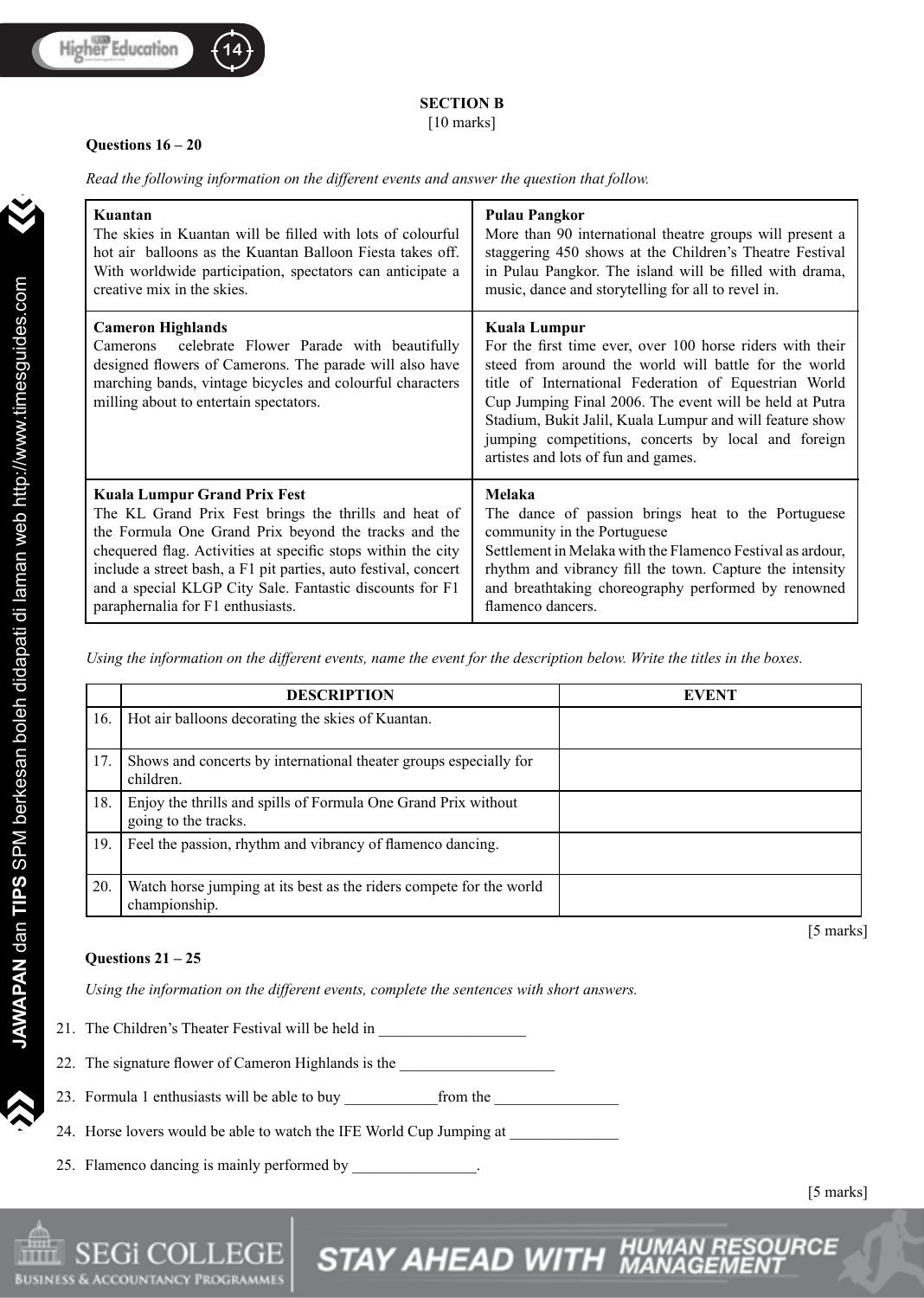

#### **SECTION C**

[25 marks]

*Read the passage below and answer the questions that follow.*

1 No one dispute that calcium is essential for building strong bones and teeth. Women, men and children need it. In fact, while the message about osteoporosis prevention and bone strength seems directed at older women, it is even more important to bolster calcium intake during childhood and adolescence, when there is significant and rapid bone growth.

2 Bone mass is built up between age nine and 18 and ninety per cent is developed before age 20 and the rest by 30. After 30, we take in calcium just to maintain the bone strength we have. That makes it critically important to begin a diet high in calcium as children and continue it throughout our lives. Parents should give children calcium-rich food from the age of four.

3 Unfortunately, it is not always easy to get children to consume calcium-rich foods. Many of us have strayed away from the idea of milk with every meal. One reason is allergy concern. Many people cannot digest dairy products which are the best calcium sources. Some parents act before there is a problem by giving soy formulas to their children. Another obstacle is that as children become teenagers, parents do not have the same control over their diets. Teenagers are either trying to keep their weight down or they do not like the taste of milk. They often stop eating breakfast. So, even in families where they like yogurt with fresh fruits and granola as kids, when they get older, they are exposed to a whole new level of tastes and they change. Quite often beginning at age 11, milk-drinking declines and by the time they reach 19, they are drinking three times more soda and 25% less milk. This means they will have less calcium overall in their diet, a fact that will set them up for osteoporosis later in life.

4 In general, foods that contain the most concentrated amounts of calcium are dairy product such as milk, yogurt, cheese, and ice cream. It makes little difference whether the dairy item is full-fat, low-fat or skim as there is still calcium content. But, if milk or other dairy intake is not consumed, there are other good calcium sources. Some of these are beans, tofu, canned salmon (with bones) and sardines (with bones), fresh salmon, almonds, sesame seeds, dried figs, certain vegetables and some grains in especially fortified cereals. Calcium-enriched soy milk or orange juice, yogurt or a smoothie and even string cheese makes a great breakfast for those in a hurry.

5 Calcium supplements come into play where dietary calcium leaves off. It is best to get your calcium needs through food intake. But, if that is possible, supplements can help make up what the diets lacks. There are several forms but the two major types are carbonate and calcium citrate. The former usually has more elemental calcium per pill but must be taken with food because stomach acids are needed to break it down. Calcium citrate, which usually has less elemental calcium per tablet is absorbed more easily. The most important factor to consider when choosing a supplement is the amount of elemental calcium in each dose, not the weight of each tablet. When using supplements, be sure to take only the recommended dose for your age and no more than 500 mg at a time.

\_\_\_\_\_\_\_\_\_\_\_\_\_\_\_\_\_\_\_\_\_\_\_\_\_\_\_\_\_\_\_\_\_\_\_\_\_\_\_\_\_\_\_\_\_\_\_\_\_\_\_\_\_\_\_\_\_\_\_\_\_\_\_\_\_\_\_\_\_\_\_\_\_\_\_\_\_\_\_\_\_\_\_\_\_\_\_\_\_\_\_\_\_\_\_\_\_\_\_\_

\_\_\_\_\_\_\_\_\_\_\_\_\_\_\_\_\_\_\_\_\_\_\_\_\_\_\_\_\_\_\_\_\_\_\_\_\_\_\_\_\_\_\_\_\_\_\_\_\_\_\_\_\_\_\_\_\_\_\_\_\_\_\_\_\_\_\_\_\_\_\_\_\_\_\_\_\_\_\_\_\_\_\_\_\_\_\_\_\_\_\_\_\_\_\_\_\_\_\_\_

\_\_\_\_\_\_\_\_\_\_\_\_\_\_\_\_\_\_\_\_\_\_\_\_\_\_\_\_\_\_\_\_\_\_\_\_\_\_\_\_\_\_\_\_\_\_\_\_\_\_\_\_\_\_\_\_\_\_\_\_\_\_\_\_\_\_\_\_\_\_\_\_\_\_\_\_\_\_\_\_\_\_\_\_\_\_\_\_\_\_\_\_\_\_\_\_\_\_\_\_

\_\_\_\_\_\_\_\_\_\_\_\_\_\_\_\_\_\_\_\_\_\_\_\_\_\_\_\_\_\_\_\_\_\_\_\_\_\_\_\_\_\_\_\_\_\_\_\_\_\_\_\_\_\_\_\_\_\_\_\_\_\_\_\_\_\_\_\_\_\_\_\_\_\_\_\_\_\_\_\_\_\_\_\_\_\_\_\_\_\_\_\_\_\_\_\_\_\_\_\_

**STAY AHEAD WITH <sup>AP</sup>** 

[Adapted from The Star, April 2006]

#### **Questions 26 – 30**

S & ACCOUNTANCY PROGRAMMI

*Answer all questions. You are advised to answer them in the order set.*

26. From paragraph 1, at which stage of our lives is there significant and rapid bone growth?

 $\Box$   $[1 \text{ mark}]$ 

27. From paragraph 2, why is it important to begin a diet rich in calcium as children?

 $\Box$  mark]  $[1 \text{ mark}]$ 

 $\sum_{i=1}^n$ 

 $\blacktriangle$ 

JAWAPAN dan TIPS SPM berkesan boleh didapati di laman web http://www.timesguides.com **JAWAPAN** dan **TIPS** SPM berkesan boleh didapati di laman web http://www.timesguides.com

 $\dot{\mathbf{v}}$ 

>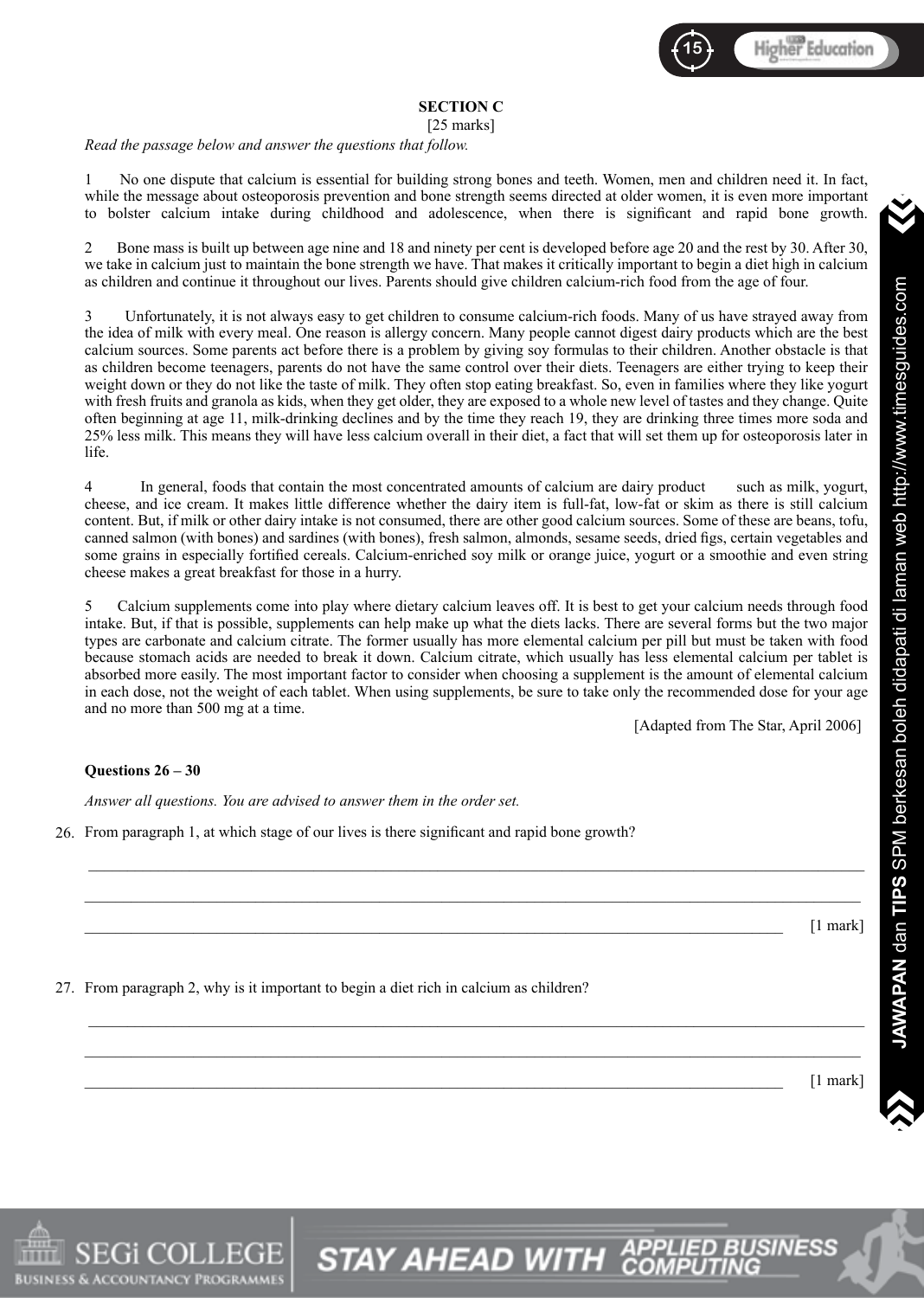

From paragraph 3, explain two reasons that cause children to shy away from calcium-rich food. 28.

|             | $\sim$             |
|-------------|--------------------|
| $- \cdot -$ | $-0.0004 - 0.0004$ |

 $\_$  ,  $\_$  ,  $\_$  ,  $\_$  ,  $\_$  ,  $\_$  ,  $\_$  ,  $\_$  ,  $\_$  ,  $\_$  ,  $\_$  ,  $\_$  ,  $\_$  ,  $\_$  ,  $\_$  ,  $\_$  ,  $\_$  ,  $\_$  ,  $\_$  ,  $\_$  ,  $\_$  ,  $\_$  ,  $\_$  ,  $\_$  ,  $\_$  ,  $\_$  ,  $\_$  ,  $\_$  ,  $\_$  ,  $\_$  ,  $\_$  ,  $\_$  ,  $\_$  ,  $\_$  ,  $\_$  ,  $\_$  ,  $\_$  ,

\_\_\_\_\_\_\_\_\_\_\_\_\_\_\_\_\_\_\_\_\_\_\_\_\_\_\_\_\_\_\_\_\_\_\_\_\_\_\_\_\_\_\_\_\_\_\_\_\_\_\_\_\_\_\_\_\_\_\_\_\_\_\_\_\_\_\_\_\_\_\_\_\_\_\_\_\_\_\_\_\_\_\_\_\_\_\_\_\_\_\_\_\_

 $\_$  ,  $\_$  ,  $\_$  ,  $\_$  ,  $\_$  ,  $\_$  ,  $\_$  ,  $\_$  ,  $\_$  ,  $\_$  ,  $\_$  ,  $\_$  ,  $\_$  ,  $\_$  ,  $\_$  ,  $\_$  ,  $\_$  ,  $\_$  ,  $\_$  ,  $\_$  ,  $\_$  ,  $\_$  ,  $\_$  ,  $\_$  ,  $\_$  ,  $\_$  ,  $\_$  ,  $\_$  ,  $\_$  ,  $\_$  ,  $\_$  ,  $\_$  ,  $\_$  ,  $\_$  ,  $\_$  ,  $\_$  ,  $\_$  ,

\_\_\_\_\_\_\_\_\_\_\_\_\_\_\_\_\_\_\_\_\_\_\_\_\_\_\_\_\_\_\_\_\_\_\_\_\_\_\_\_\_\_\_\_\_\_\_\_\_\_\_\_\_\_\_\_\_\_\_\_\_\_\_\_\_\_\_\_\_\_\_\_\_\_\_\_\_\_\_\_\_\_\_\_\_\_\_\_\_\_\_\_\_\_

\_\_\_\_\_\_\_\_\_\_\_\_\_\_\_\_\_\_\_\_\_\_\_\_\_\_\_\_\_\_\_\_\_\_\_\_\_\_\_\_\_\_\_\_\_\_\_\_\_\_\_\_\_\_\_\_\_\_\_\_\_\_\_\_\_\_\_\_\_\_\_\_\_\_\_\_\_\_\_\_\_\_\_\_\_\_\_\_\_\_\_\_\_\_

**STAY AHEAD WITH MBA** 

From paragraph 4, 29.

>>

>

- [a] What is the importance of dairy products in our diet?
- [b] Name two types of food that are rich in calcium.

 $\frac{1 \text{ mark}}{2}$ 

 $\Box$  [1 mark]

#### 30. From paragraph 5,

[a] What are the two major types of calcium supplements?

 $\frac{1 \text{ mark}}{2}$ 

 $\frac{1}{2 \text{ marks}}$ 

[b] What must be taken into consideration when choosing a calcium supplement?

31. Based on the passage given, write a summary on the consumption of calcium-rich food. Include:

- i problems of getting children to take calcium-rich food
- ii food sources of calcium and supplements

Credit will be given for use of own words but care must be taken not to change the original meaning.

Your summary must:

- i be in continuous writing form (not in note form)
- ii use materials from lines 11-44 [pargraph 3-5]
- iii Not be longer than 130 words, including the 10 words given below

 $\sum_{i=1}^n$  $\blacktriangle$ 

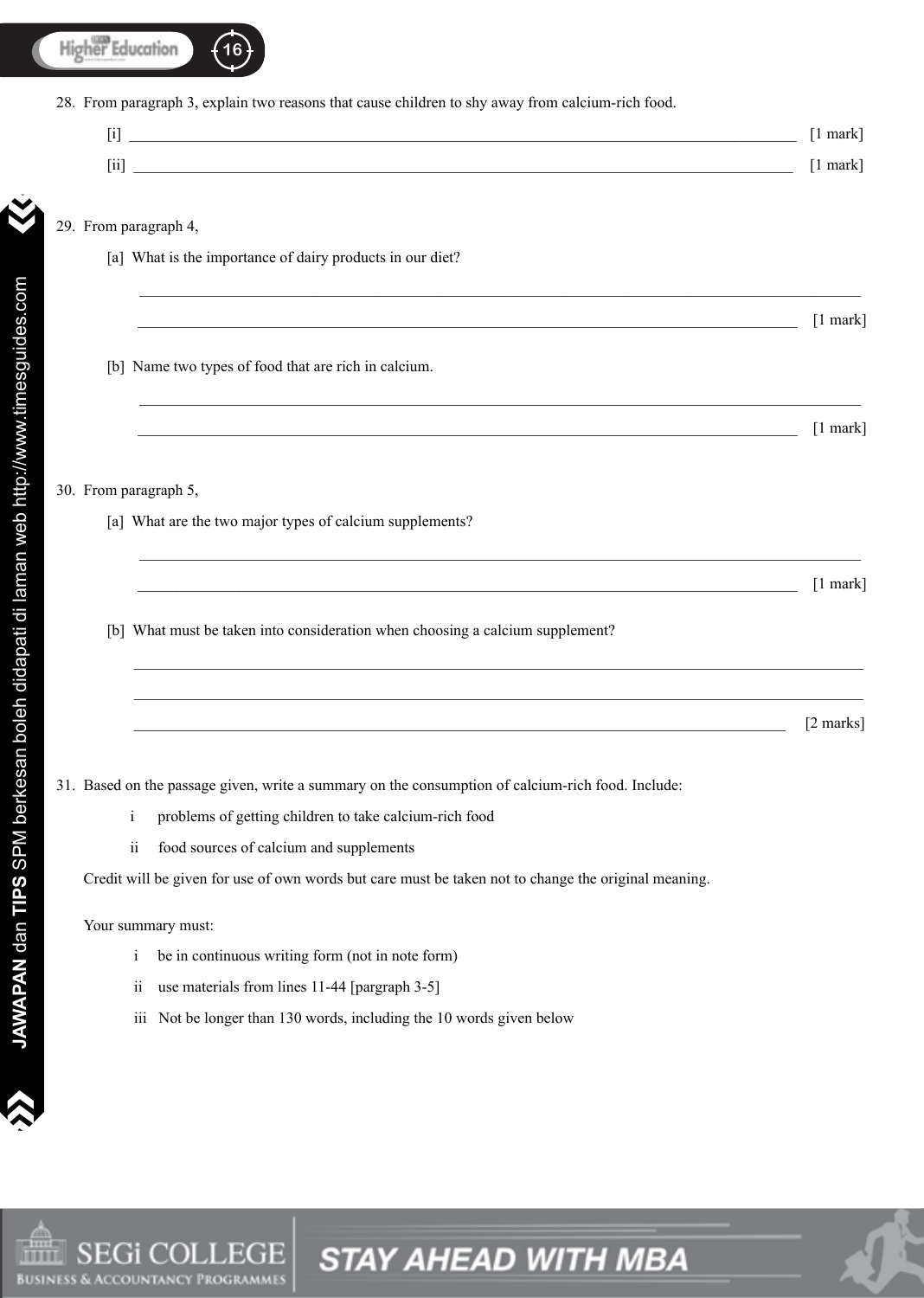

Begin your summary as follows:

Calcium-rich food is critical for children but parents face problems

JAWAPAN dan TIPS SPM berkesan boleh didapati di laman web http://www.timesguides.com



**STAY AHEAD WITH MARKETING**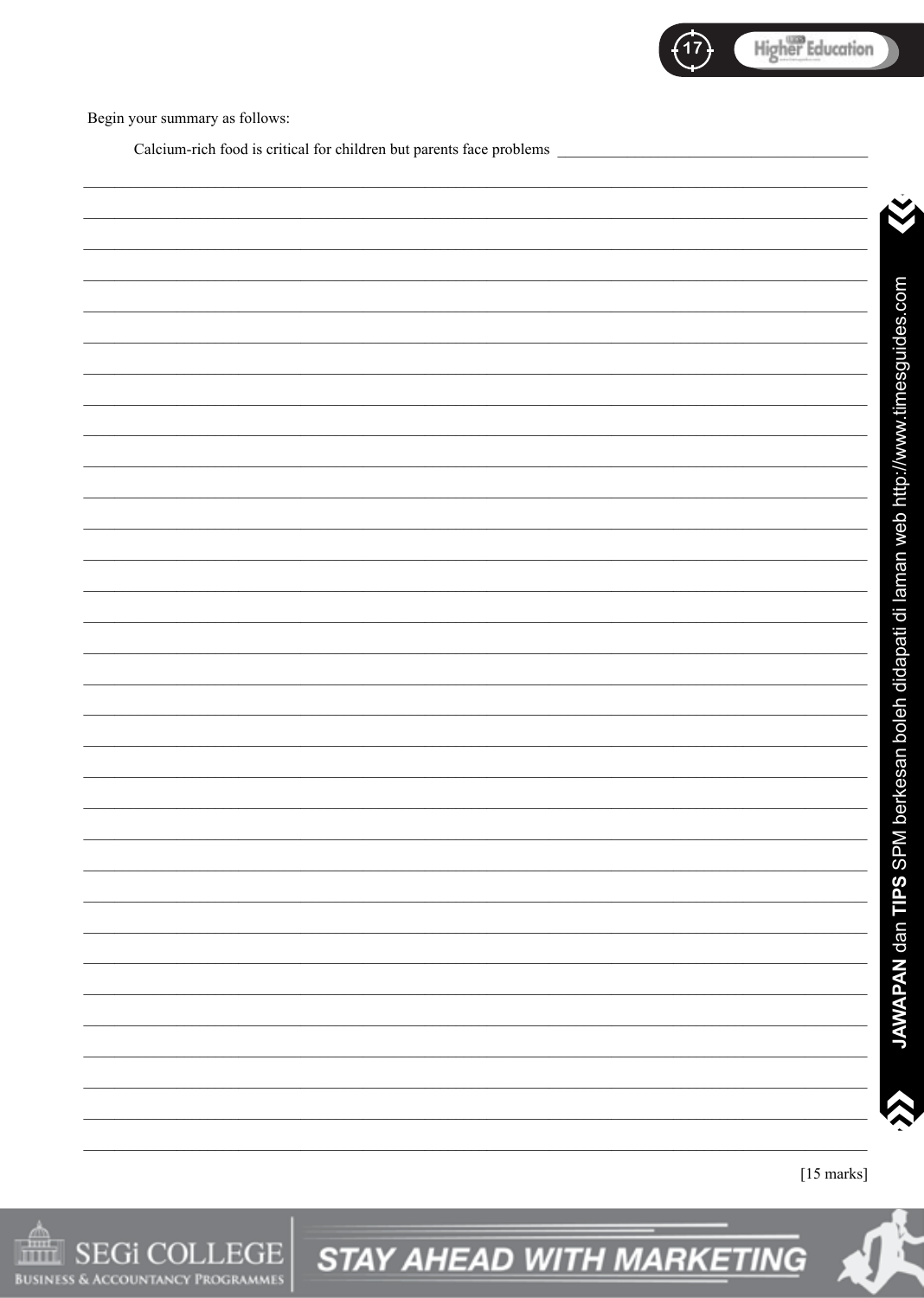#### **SECTION D** [25 marks]

\_\_\_\_\_\_\_\_\_\_\_\_\_\_\_\_\_\_\_\_\_\_\_\_\_\_\_\_\_\_\_\_\_\_\_\_\_\_\_\_\_\_\_\_\_\_\_\_\_\_\_\_\_\_\_\_\_\_\_\_\_\_\_\_\_\_\_\_\_\_\_\_\_\_\_\_\_\_\_\_\_\_\_\_\_\_\_\_\_\_\_\_\_\_

\_\_\_\_\_\_\_\_\_\_\_\_\_\_\_\_\_\_\_\_\_\_\_\_\_\_\_\_\_\_\_\_\_\_\_\_\_\_\_\_\_\_\_\_\_\_\_\_\_\_\_\_\_\_\_\_\_\_\_\_\_\_\_\_\_\_\_\_\_\_\_\_\_\_\_\_\_\_\_\_\_\_\_\_\_\_\_\_\_\_\_\_\_\_

 $\Box$ 

\_\_\_\_\_\_\_\_\_\_\_\_\_\_\_\_\_\_\_\_\_\_\_\_\_\_\_\_\_\_\_\_\_\_\_\_\_\_\_\_\_\_\_\_\_\_\_\_\_\_\_\_\_\_\_\_\_\_\_\_\_\_\_\_\_\_\_\_\_\_\_\_\_\_\_\_\_\_\_\_\_\_\_\_\_\_\_\_\_\_\_\_\_\_

\_\_\_\_\_\_\_\_\_\_\_\_\_\_\_\_\_\_\_\_\_\_\_\_\_\_\_\_\_\_\_\_\_\_\_\_\_\_\_\_\_\_\_\_\_\_\_\_\_\_\_\_\_\_\_\_\_\_\_\_\_\_\_\_\_\_\_\_\_\_\_\_\_\_\_\_\_\_\_\_\_\_\_\_\_\_\_\_\_\_\_\_\_\_

\_\_\_\_\_\_\_\_\_\_\_\_\_\_\_\_\_\_\_\_\_\_\_\_\_\_\_\_\_\_\_\_\_\_\_\_\_\_\_\_\_\_\_\_\_\_\_\_\_\_\_\_\_\_\_\_\_\_\_\_\_\_\_\_\_\_\_\_\_\_\_\_\_\_\_\_\_\_\_\_\_\_ [1 mark]

\_\_\_\_\_\_\_\_\_\_\_\_\_\_\_\_\_\_\_\_\_\_\_\_\_\_\_\_\_\_\_\_\_\_\_\_\_\_\_\_\_\_\_\_\_\_\_\_\_\_\_\_\_\_\_\_\_\_\_\_\_\_\_\_\_\_\_\_\_\_\_\_\_\_\_\_\_\_\_\_\_\_\_\_\_\_\_\_\_\_\_\_\_\_

\_\_\_\_\_\_\_\_\_\_\_\_\_\_\_\_\_\_\_\_\_\_\_\_\_\_\_\_\_\_\_\_\_\_\_\_\_\_\_\_\_\_\_\_\_\_\_\_\_\_\_\_\_\_\_\_\_\_\_\_\_\_\_\_\_\_\_\_\_\_\_\_\_\_\_\_\_\_\_\_\_\_\_\_\_\_\_\_\_\_\_\_\_\_

*Read the following stanza of Sonnet 18 and answer the questions that follow* 32.

#### **Sonnet 18**

 *Shall I compare thee to a summer's day? Thou art more lovely and more temperature. Rough winds do shake the darling buds of May, And summer's lease hath all too short a date, Sometime too hot the eye of heaven shines, And often is his gold complexion dimm'd; And every fair from fair sometimes declines. By chance, or nature's changing course, untrimm'd; But they eternal summer shall not fade Nor lose possession of that fair thou grow'st. When in eternal lines to time thou grow'st. So long as men can breathe, or eyes can see, So long lives this, and this gives life to thee.* 

#### *William Shakespeare*

[a] In the first line, what does the poet compare his beloved to?

[b] What do you think is "the eye of heaven"?

[c] Why does "his gold complexion" dim?

 $\Box$ 

**18 f** 

[d] According to the poet, what two "things' can change his beloved's beauty?

 $\left[ 1 \right]$  , and the set of the set of the set of the set of the set of the set of the set of the set of the set of the set of the set of the set of the set of the set of the set of the set of the set of the set of the se  $[i]$  [2 marks]

>>

>



**STAY AHEAD WITH BUSINESS**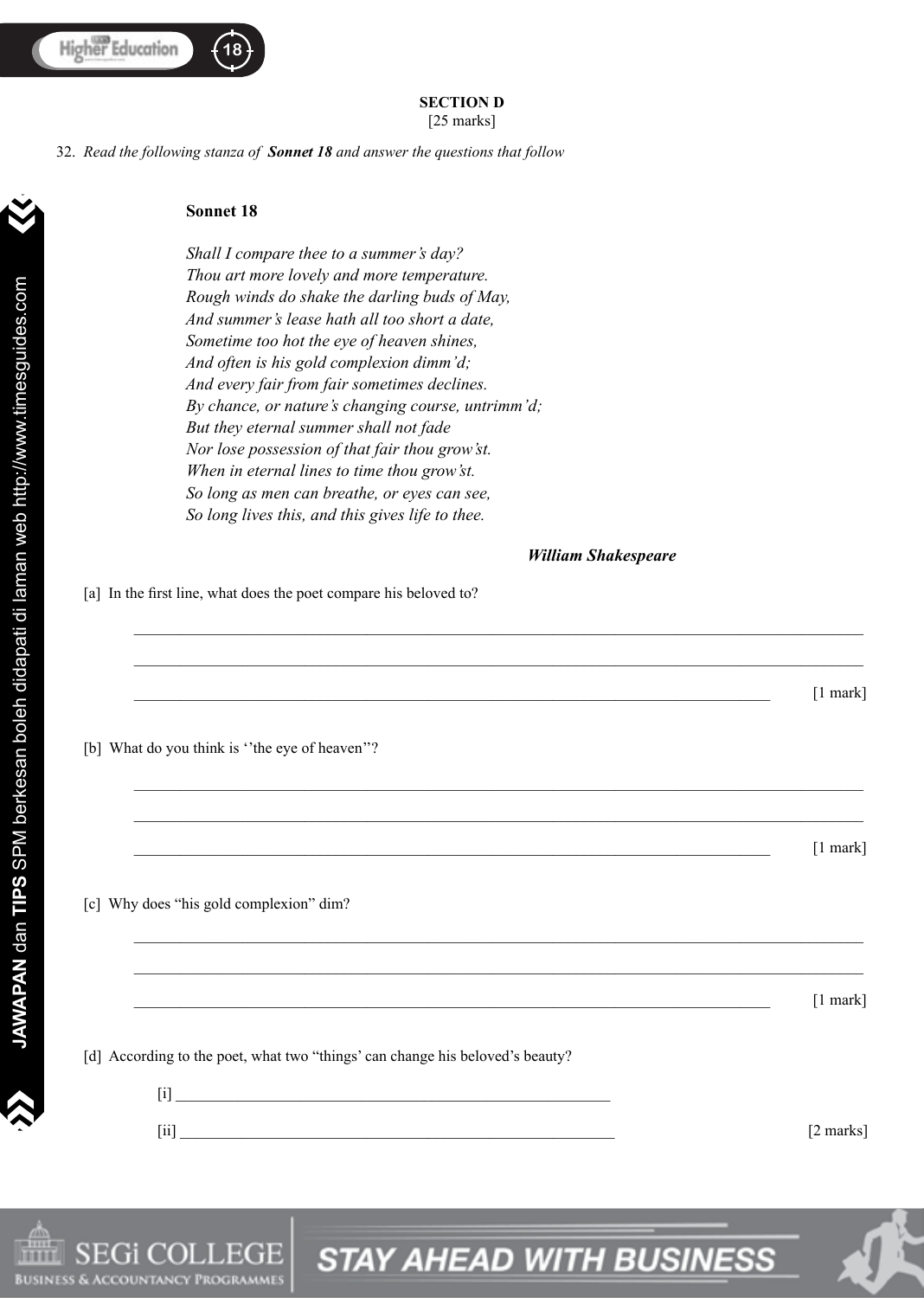

*Read the extract from the short story* **The Lotus Eater** *below and answer the questions that follow.* 33.

"That's Thomas Wilson,' my friend said, "He's going to die when he's sixty." I stopped and looked at my friend. "That's a strange thing to say," I told him. "How does he know he's going to die when he's sixty?" "Because he's going to kill himself." my friend replied. "He came to Capri When he was thirty-five. He has enough money to last for twentyfive years. When his money is finished, he's going to kill himself." Wilson did not look very interesting. But I wanted to meet him. I thought he would be an interesting man to talk to. He had made a decision that very few people make. Most people live simple lives. They do not make big decisions which change their lives completely. And very few people decide when they are going to die. [Page 21 – Para 3 -7 Lines 9- 23]

\_\_\_\_\_\_\_\_\_\_\_\_\_\_\_\_\_\_\_\_\_\_\_\_\_\_\_\_\_\_\_\_\_\_\_\_\_\_\_\_\_\_\_\_\_\_\_\_\_\_\_\_\_\_\_\_\_\_\_\_\_\_\_\_\_\_\_\_\_\_\_\_\_\_\_\_\_\_\_\_\_\_\_\_\_\_\_\_\_\_\_\_\_\_\_\_\_

[a] What would be Wilson's intention when he reached sixty?

|                                                                                                         | [1 mark]   |
|---------------------------------------------------------------------------------------------------------|------------|
| [b] Why does the author think that Wilson would be an interesting person to talk to?                    |            |
|                                                                                                         | $[1$ mark] |
| [c] Why do people not make such a decision like Wilson's?                                               |            |
|                                                                                                         | $[1$ mark] |
| [d] Would you feel as surprised as the author at Wilson's decision?<br>Give the reason for your answer. |            |
|                                                                                                         |            |
|                                                                                                         | [2 marks]  |

**STAY AHEAD WITH FINANCE** 

 $\dot{\mathbf{v}}$ 

>



 $\sum_{i=1}^n$ 

 $\blacktriangle$